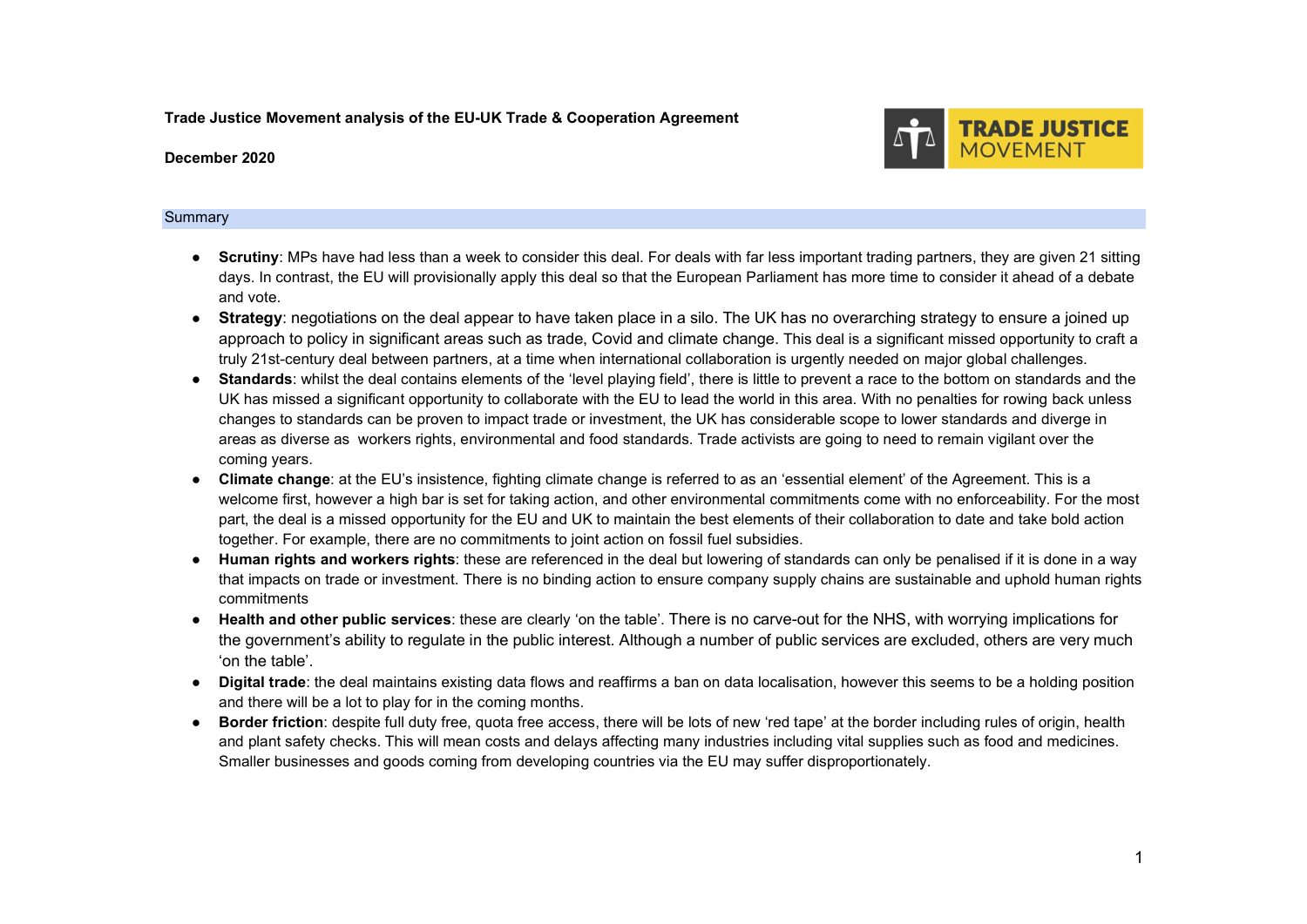# Analysis

| What the Agreement says                                                                                                                                                                                                                                                                                                                                                                                                                                                                                                                                                                                                                                                                                                                                                                                                                                                                                                                                                                                                                                                                                                                                                                                                                                      | What it means                                                                                                                                                                                                                                                                                                                                                                                                  |
|--------------------------------------------------------------------------------------------------------------------------------------------------------------------------------------------------------------------------------------------------------------------------------------------------------------------------------------------------------------------------------------------------------------------------------------------------------------------------------------------------------------------------------------------------------------------------------------------------------------------------------------------------------------------------------------------------------------------------------------------------------------------------------------------------------------------------------------------------------------------------------------------------------------------------------------------------------------------------------------------------------------------------------------------------------------------------------------------------------------------------------------------------------------------------------------------------------------------------------------------------------------|----------------------------------------------------------------------------------------------------------------------------------------------------------------------------------------------------------------------------------------------------------------------------------------------------------------------------------------------------------------------------------------------------------------|
| Climate change                                                                                                                                                                                                                                                                                                                                                                                                                                                                                                                                                                                                                                                                                                                                                                                                                                                                                                                                                                                                                                                                                                                                                                                                                                               |                                                                                                                                                                                                                                                                                                                                                                                                                |
| The fight against climate change is referred to as an "essential element" of the Agreement<br>along with democracy, rule of law and human rights and countering proliferation of weapons of<br>mass destruction, "Article COMPROV.4(1) [Democracy, rule of law and human rights], Article<br>COMPROV.5(1) [Fight against climate change] and Article COMPROV.6(1) [Countering<br>proliferation of weapons of mass destruction] constitute essential elements of the partnership<br>established by this Agreement and any supplementing agreement." (Article COMPROV.12)<br>Part 6 of the Agreement which covers Dispute Settlement and Horizontal Provisions states<br>that if one party considers that there has been a "serious and substantial failure" by the other<br>party to fulfil obligations that are described as essential elements, it may decide to "terminate<br>or suspend the operation of this Agreement or any supplementing agreement in whole or in<br>part." It goes on "For greater certainty, an act or omission which materially defeats the object<br>and purpose of the Paris Agreement shall always be considered as a serious and substantial<br>failure for the purposes of this Article." [Emphasis added]. (Article INST.35) | This is the first time that the fight against<br>climate change has been referred to as an<br>'essential element' of a trade agreement in this<br>way, with the corresponding sanction.<br>However in practice it would be extremely<br>difficult to prove that an act or omission<br>"materially defeats the object and purpose of<br>the Paris Agreement" so the victory is more<br>symbolic than practical. |
| Level playing field                                                                                                                                                                                                                                                                                                                                                                                                                                                                                                                                                                                                                                                                                                                                                                                                                                                                                                                                                                                                                                                                                                                                                                                                                                          |                                                                                                                                                                                                                                                                                                                                                                                                                |
| The Agreement contains specific provisions to ensure a 'level playing field' between the<br>Parties covering competition policy, subsidies, state owned enterprises, taxation, labour<br>standards, environmental standards and other issues relating to sustainable development such<br>as biological diversity and responsible supply chains.<br>Any backtracking on standards or future divergence can only be disputed if it can be proven to<br>have an impact on trade or investment. The non-regression commitments have a degree of<br>enforceability. Either Party can raise an issue which, if not resolved between the Parties, is<br>taken to a panel of experts who produce a report. If no action is taken following the report,<br>then the complaining party may invoke 'temporary remedies'. This means they can temporarily                                                                                                                                                                                                                                                                                                                                                                                                                | There are essentially 3 categories within LPF<br>issues:<br>General commitments which are non-<br>binding<br>Non-regression commitments, where it<br>is possible to invoke temporary<br>remedies including suspending<br>obligations but only if the regression is<br>shown to impact on trade or<br>investment                                                                                                |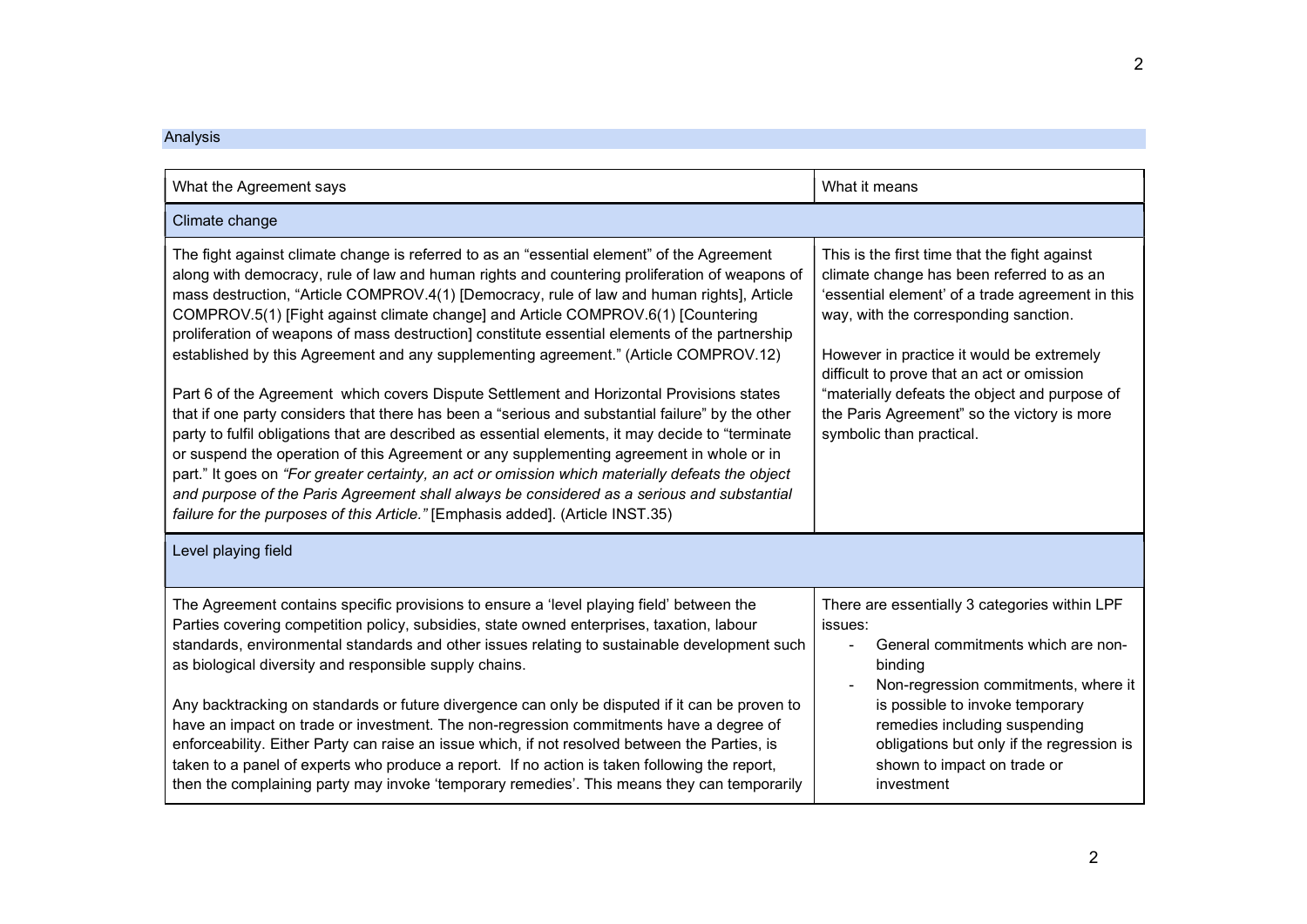| suspend obligations under the covered provisions e.g apply tariff/suspend duty free access in<br>a particular area. Only the chapters on 'Labour and Social Standards' and 'Environment and<br>climate' contain specific non-regression clauses (LPF 6.2 and 7.2 respectively). The chapter<br>on 'Other instruments for trade and sustainable development' is not covered by non-regression<br>commitments.<br>On matters not covered by non-regression commitments there is no enforceability: the process<br>ends at the point where the panel of experts produces a report with non-binding<br>recommendations, no further action is possible. The Agreement states clearly "For greater<br>certainty, the Parties share the understanding that if the Panel makes recommendations in its<br>report, the responding Party does not need to follow these recommendations in ensuring<br>conformity with the Agreement." (LPF Article 9.2 (9))<br>The Agreement also contains provisions which cover potential future developments in areas<br>such as labour, social, climate and environmental protections, and enable either party to take<br>"rebalancing" measures if the other party diverges too far. These measures can be significant,<br>but the divergence must be proven to affect trade or investment and the bar is set high for<br>doing this. The Party bringing the dispute must provide "reliable evidence" of the "material<br>impact on trade or investment" and the rebalancing measures they propose must be "restricted<br>with respect to their scope and duration to what is strictly necessary and proportionate in order<br>to remedy the situation." The process involves consultation, the possibility of an independent<br>arbitration panel and is designed to be concluded rapidly. (LPF Article 9.4 Rebalancing) | Rebalancing provisions which cover<br>future divergence and where again<br>robust evidence of impact on trade or<br>investment must be provided.<br>It is not immediately clear in broad non-sector<br>specific areas such as labour rights and<br>environmental protections what remedies or<br>rebalancing provisions would be possible and<br>considered appropriate.<br>Together, this means that there is<br>considerable potential for a race to the bottom<br>on environment, social and labour standards<br>with little to no possible sanction as long as it<br>cannot be proven that it will impact trade or<br>investment. |
|-----------------------------------------------------------------------------------------------------------------------------------------------------------------------------------------------------------------------------------------------------------------------------------------------------------------------------------------------------------------------------------------------------------------------------------------------------------------------------------------------------------------------------------------------------------------------------------------------------------------------------------------------------------------------------------------------------------------------------------------------------------------------------------------------------------------------------------------------------------------------------------------------------------------------------------------------------------------------------------------------------------------------------------------------------------------------------------------------------------------------------------------------------------------------------------------------------------------------------------------------------------------------------------------------------------------------------------------------------------------------------------------------------------------------------------------------------------------------------------------------------------------------------------------------------------------------------------------------------------------------------------------------------------------------------------------------------------------------------------------------------------------------------------------------------------------------------------------------------|---------------------------------------------------------------------------------------------------------------------------------------------------------------------------------------------------------------------------------------------------------------------------------------------------------------------------------------------------------------------------------------------------------------------------------------------------------------------------------------------------------------------------------------------------------------------------------------------------------------------------------------|
| Approach to regulation and the precautionary principle                                                                                                                                                                                                                                                                                                                                                                                                                                                                                                                                                                                                                                                                                                                                                                                                                                                                                                                                                                                                                                                                                                                                                                                                                                                                                                                                                                                                                                                                                                                                                                                                                                                                                                                                                                                              |                                                                                                                                                                                                                                                                                                                                                                                                                                                                                                                                                                                                                                       |
| As is standard in all FTAs, the Agreement includes reference to the right to regulate, for<br>example in the preamble, "RECOGNISING the Parties' respective autonomy and rights to<br>regulate within their territories in order to achieve legitimate public policy objectives such as<br>the protection and promotion of public health, social services, public education, safety, the<br>environment including climate change, public morals, social or consumer protection, animal<br>welfare, privacy and data protection and the promotion and protection of cultural diversity,<br>while striving to improve their respective high levels of protection" This type of language is<br>repeated throughout the Agreement.                                                                                                                                                                                                                                                                                                                                                                                                                                                                                                                                                                                                                                                                                                                                                                                                                                                                                                                                                                                                                                                                                                                      | It is encouraging that the precautionary<br>principle is referenced as context in the deal.<br>However the deal maintains the same issues<br>with implementation that are found elsewhere<br>in trade law: there is nothing in the deal that<br>gives the precautionary principle the same<br>status as other aspects of the deal. The default                                                                                                                                                                                                                                                                                        |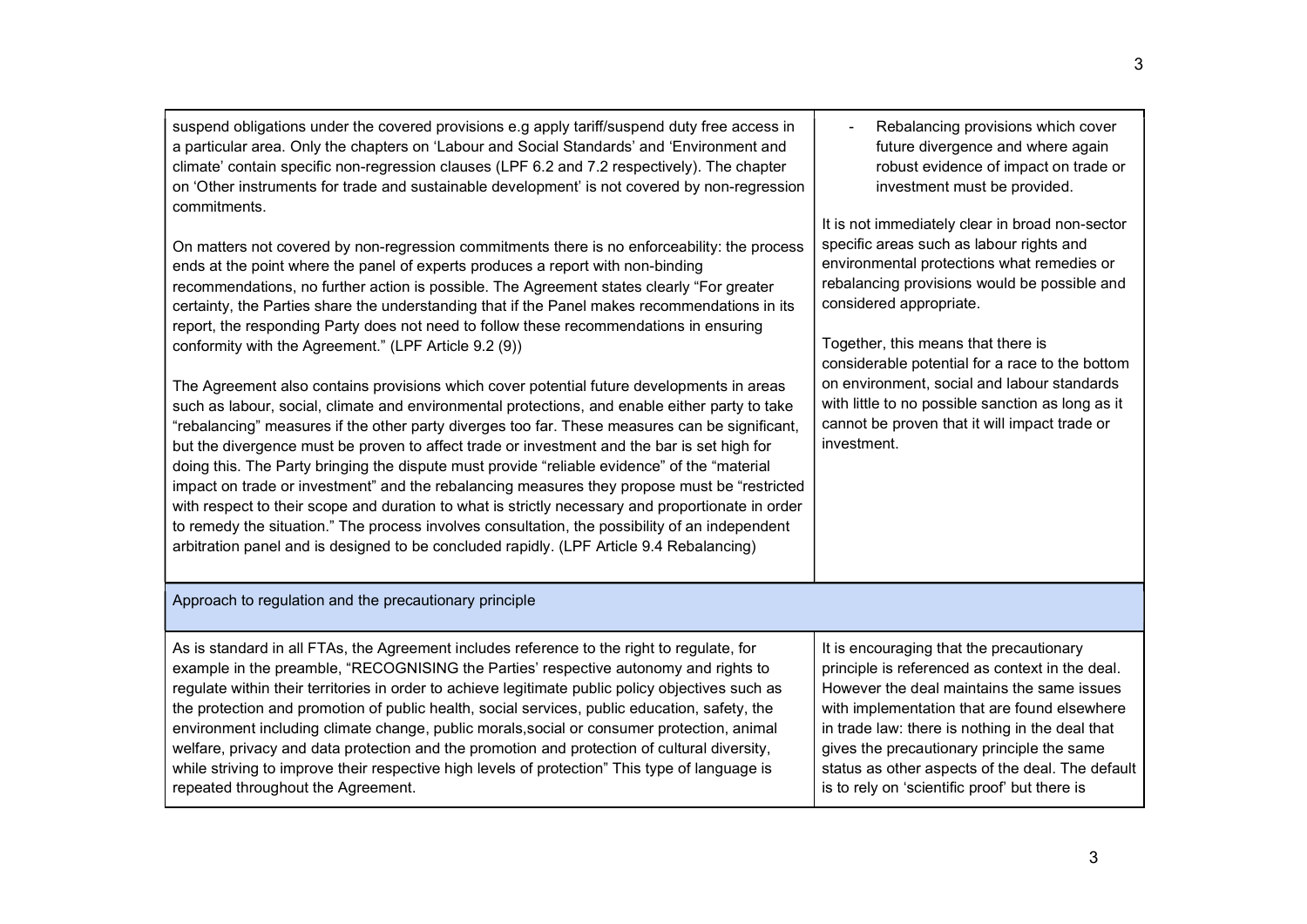| There is also a specific section (Title X) on 'Good regulatory practices and regulatory<br>cooperation'. Article 1.1 also gives each party the right to regulate according to its own<br>fundamental principles, but the relevant footnote suggests that only 'for the Union' do these<br>include the precautionary principle.<br>Under the Level Playing Field provisions the parties again affirm a commitment to the right to<br>regulate and the precautionary principle as follows:<br>"Article 1.2: Right to regulate, precautionary approach and scientific and technical information<br>1. The Parties affirm the right of each Party to set its policies and priorities in the areas<br>covered by this Title, to determine the levels of protection it deems appropriate and to adopt or<br>modify its law and policies in a manner consistent with each Party's international commitments,<br>including its commitments under this Title.<br>2. The Parties acknowledge that, in accordance with the precautionary approach, where there<br>are reasonable grounds for concern that there are potential threats of serious or irreversible<br>damage to the environment or human health, the lack of full scientific certainty shall not be<br>used as a reason for preventing a Party from adopting appropriate measures to prevent such<br>damage.<br>3. When preparing or implementing measures aimed at protecting the environment or labour<br>conditions that may affect trade or investment, each Party shall take into account relevant,<br>available scientific and technical information, international standards, guidelines and<br>recommendations." | nothing to qualify this to ensure a range of<br>scientific evidence is taken into account or that<br>the evidence is robust and unbiased.                                                                                                                                                                                                                                                                                                                                                 |
|-----------------------------------------------------------------------------------------------------------------------------------------------------------------------------------------------------------------------------------------------------------------------------------------------------------------------------------------------------------------------------------------------------------------------------------------------------------------------------------------------------------------------------------------------------------------------------------------------------------------------------------------------------------------------------------------------------------------------------------------------------------------------------------------------------------------------------------------------------------------------------------------------------------------------------------------------------------------------------------------------------------------------------------------------------------------------------------------------------------------------------------------------------------------------------------------------------------------------------------------------------------------------------------------------------------------------------------------------------------------------------------------------------------------------------------------------------------------------------------------------------------------------------------------------------------------------------------------------------------------------------------------------------------------------------|-------------------------------------------------------------------------------------------------------------------------------------------------------------------------------------------------------------------------------------------------------------------------------------------------------------------------------------------------------------------------------------------------------------------------------------------------------------------------------------------|
|                                                                                                                                                                                                                                                                                                                                                                                                                                                                                                                                                                                                                                                                                                                                                                                                                                                                                                                                                                                                                                                                                                                                                                                                                                                                                                                                                                                                                                                                                                                                                                                                                                                                             |                                                                                                                                                                                                                                                                                                                                                                                                                                                                                           |
| <b>Environmental standards</b>                                                                                                                                                                                                                                                                                                                                                                                                                                                                                                                                                                                                                                                                                                                                                                                                                                                                                                                                                                                                                                                                                                                                                                                                                                                                                                                                                                                                                                                                                                                                                                                                                                              |                                                                                                                                                                                                                                                                                                                                                                                                                                                                                           |
| The Agreement has a caveated non-regression clause "A Party shall not weaken or reduce, in<br>a manner affecting trade or investment between the Parties, its environmental levels of<br>protection or its climate level of protection below the levels that are in place at the end of the<br>transition period, including by failing to effectively enforce its environmental law or climate level<br>of protection." (emphasis added) (LPF Article 7.2).<br>This non-regression clause also commits both parties to any targets that are already provided<br>for in law at the end of the transition period including the UK's share of the 40% economy wide<br>2030 target. Article 7.3 (3) makes it clear that the UK must have a Carbon Pricing Scheme in                                                                                                                                                                                                                                                                                                                                                                                                                                                                                                                                                                                                                                                                                                                                                                                                                                                                                                             | The majority of provisions on environmental<br>standards are either non-binding or subject to<br>the weakest of sanctions. This gives<br>considerable scope to the UK to weaken its<br>environmental regulations as long as it cannot<br>be proven that this materially impacts trade or<br>investment. Evidence from other trade deals<br>shows that such provisions are rarely used<br>and that the link between regulatory action and<br>trade impact is extremely difficult to prove. |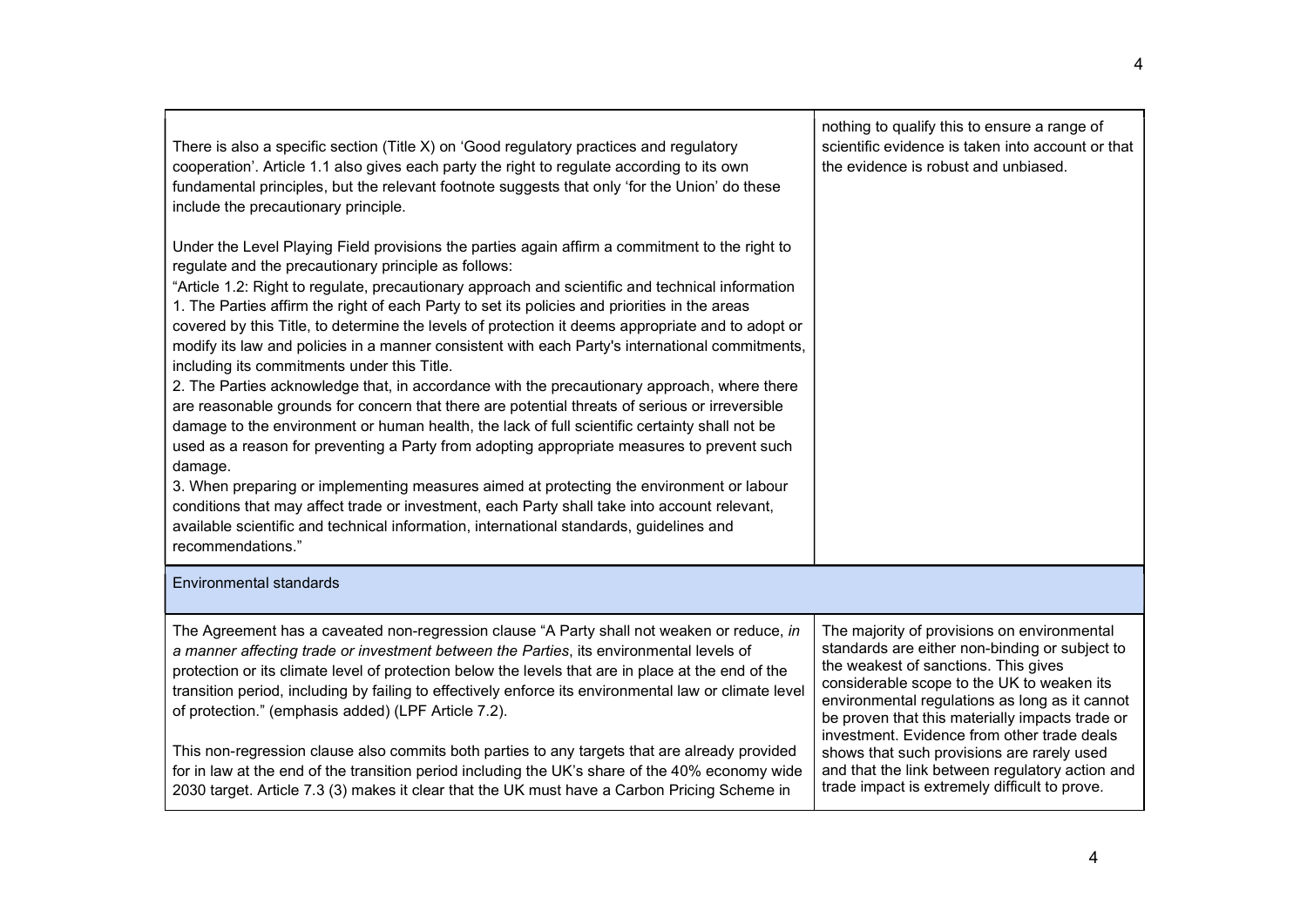| place by the end of the transition period which has equivalent levels of protection. This is<br>considered part of the non-regression commitments: "The effectiveness of the Parties'<br>respective carbon pricing systems shall uphold the level of protection provided for by Article<br>7.2 [Non-regression from levels of protection]" As explained earlier these LPF non regression<br>commitments are subject to consultation and a panel of experts. If no solution is found one<br>Party can invoke temporary remedies.                                                                                  |                                                                                                                                                                                                                                               |
|------------------------------------------------------------------------------------------------------------------------------------------------------------------------------------------------------------------------------------------------------------------------------------------------------------------------------------------------------------------------------------------------------------------------------------------------------------------------------------------------------------------------------------------------------------------------------------------------------------------|-----------------------------------------------------------------------------------------------------------------------------------------------------------------------------------------------------------------------------------------------|
| There are further commitments on environmental regulations but these are effectively non-<br>binding, including:<br>both parties will continue to 'strive' to increase their levels of environmental and<br>climate protections. (LPF 7.2)<br>"Each Party reaffirms its ambition of achieving economy-wide climate neutrality by<br>2050." (LPF 1.1)<br>The parties "shall give serious consideration" to linking their carbon pricing schemes<br>(LPF 7.3(6))                                                                                                                                                   |                                                                                                                                                                                                                                               |
| Commitments to respecting a number of agreements (Rio Declaration on Environment<br>and Development, the United Nations Framework Convention on Climate Change and<br>the Convention on Biological Diversity) and principles (environmental protection should<br>be integrated into policy making including through impact assessments; the principle of<br>preventative action to avert environmental damage; the precautionary approach<br>referred to in Article 1.2(2), the principle that environmental damage should be rectified<br>at source and commitment to the 'polluter pays' principle). (LPF 7.4) |                                                                                                                                                                                                                                               |
| In terms of future regulations there is the possibility that new measures or changes could be<br>challenged, but only if they can be proven to impact trade or investment.                                                                                                                                                                                                                                                                                                                                                                                                                                       |                                                                                                                                                                                                                                               |
| Biological diversity and forests                                                                                                                                                                                                                                                                                                                                                                                                                                                                                                                                                                                 |                                                                                                                                                                                                                                               |
| As is fairly standard in EU trade deals, the Agreement includes non-binding commitments to<br>the Convention on Biological Diversity and CITES and commits the Parties to work<br>together on these matters and in these fora.<br>implement effective measures to combat illegal wildlife trade, including with respect to<br>third countries                                                                                                                                                                                                                                                                    | Commitments in these areas are effectively<br>non-binding as they are not part of any non-<br>regression commitments, so any dispute is<br>only subject to a consultation and then non-<br>binding recommendation from a panel of<br>experts. |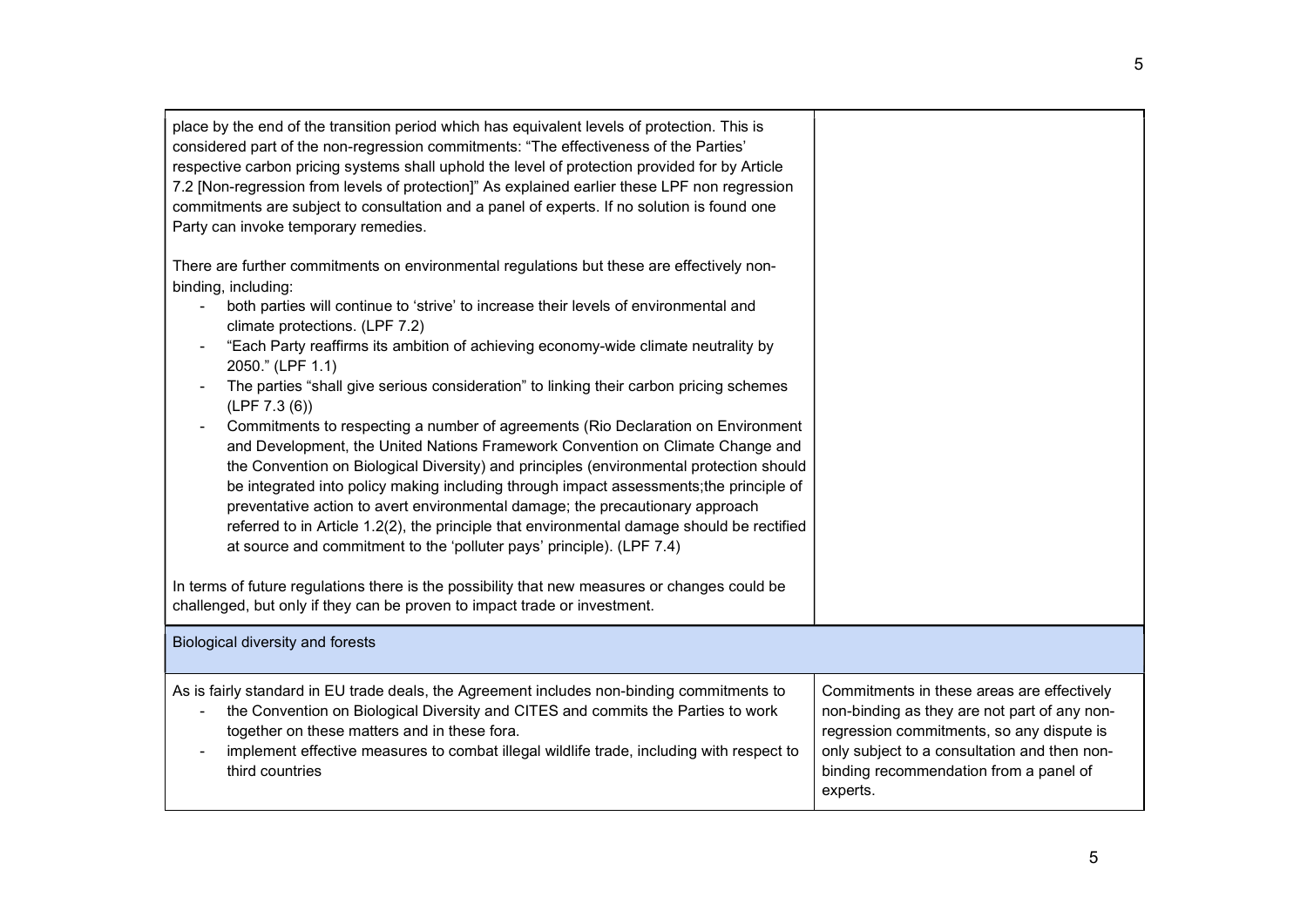| promote the use of CITES as an instrument for conservation and sustainable<br>management of biodiversity<br>On forests the Agreement includes commitments to:<br>continue to implement measures on illegal logging, including with third countries<br>promote the conservation and sustainable management of forests and trade and<br>consumption of timber and timber products<br>exchange information on trade-related initiatives on sustainable forest management<br>$\sim$<br>and forest governance<br>work together to strengthen their cooperation on trade-related aspects of sustainable<br>forest management, the conservation of forest cover and illegal logging, including in<br>multilateral fora, as appropriate." LPF 8.7                                                                                  |                                                                                                                                                                                                                                                                                                                                                                                                                |
|----------------------------------------------------------------------------------------------------------------------------------------------------------------------------------------------------------------------------------------------------------------------------------------------------------------------------------------------------------------------------------------------------------------------------------------------------------------------------------------------------------------------------------------------------------------------------------------------------------------------------------------------------------------------------------------------------------------------------------------------------------------------------------------------------------------------------|----------------------------------------------------------------------------------------------------------------------------------------------------------------------------------------------------------------------------------------------------------------------------------------------------------------------------------------------------------------------------------------------------------------|
| Workers rights                                                                                                                                                                                                                                                                                                                                                                                                                                                                                                                                                                                                                                                                                                                                                                                                             |                                                                                                                                                                                                                                                                                                                                                                                                                |
| As with all the "level playing field provisions" the Agreement firstly reaffirms the "right of each<br>Party to set its policies and priorities in the areas covered by this Chapter, to determine the<br>labour and social levels of protection it deems appropriate and to adopt or modify its law and<br>policies in a manner consistent with each Party's international commitments" (LPF 6.2)<br>There is a non-regression clause on labour rights, but this is caveated to measures affecting<br>trade. "A Party shall not weaken or reduce, in a manner affecting trade or investment between<br>the Parties, its labour and social levels of protection below the levels in place at the end of the<br>transition period, including by failing to effectively enforce its law and standards." (LPF Article<br>6.2) | The majority of provisions on labour rights are<br>either non-binding or subject to the weakest of<br>sanctions. The caveat that it must be<br>demonstrated that changes to regulations<br>have had an impact on trade or investment<br>means that the provision is unlikely to be used.<br>It is also very difficult to prove such a link. This<br>leaves considerable potential for a race to the<br>bottom. |
| As explained earlier these LPF non regression commitments are subject to consultation and a<br>panel of experts. If no solution is found one Party can invoke temporary remedies, so there is a<br>sanction of sorts.                                                                                                                                                                                                                                                                                                                                                                                                                                                                                                                                                                                                      |                                                                                                                                                                                                                                                                                                                                                                                                                |
| In terms of future divergence there is the possibility that new measures or changes could be<br>challenged, but only if they can be proven to impact trade or investment.                                                                                                                                                                                                                                                                                                                                                                                                                                                                                                                                                                                                                                                  |                                                                                                                                                                                                                                                                                                                                                                                                                |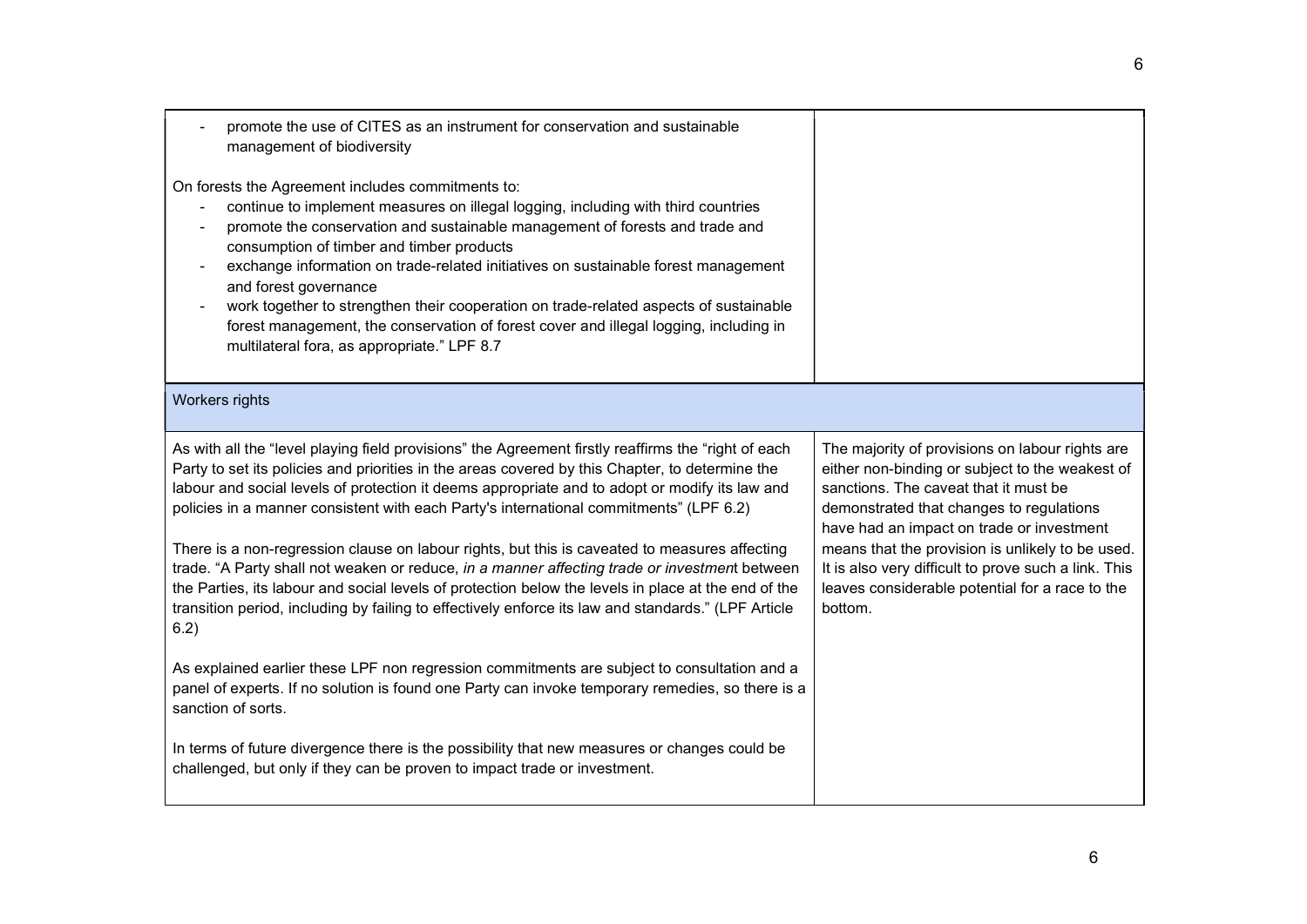### Food standards and animal welfare

Both sides agree to follow their own Sanitary and Phytosanitary Standards (SPS), to make sure these are proportionate, based on risk assessments, do not create unjustified barriers to trade and to keep each other informed. (SPS.5: General principles).

The chapter on Technical Barriers to Trade covers technical regulations, conformity assessments and labelling and seeks to ensure transparency in these processes.

The SPS chapter also includes an objective to 'enhance cooperation' on the 'promotion of sustainable food systems' (SPS.1: Objectives)

Animal welfare is referenced in the preamble, and the SPS chapter includes cooperation on animal welfare as an overall objective, an explicit recognition of animal sentience (SPS.16) and of the threat of antimicrobial resistance (SPS.17). However, actions in these sections are not properly enforceable - focusing on requirements

### Health, the NHS and public services

There is no top level carve-out for health or public services, despite this being the approach taken in other agreements such as CETA (Article 8.2), plus other sectors such as audio-visual services are clearly exempted. Instead all sectors are effectively 'on the table' but there are an enormous number of specific and extensive exceptions. These are set out in Annex SERVIN 1 for existing measures and Annex SERVIN 2 for future measures and they do contain some significant exemptions including for public utilities (mentioning health), health-related professional services, cross-border supply of medical services, educational services and the collection, purification and distribution of water.

In order to maintain early access to generic medicines for patients it is important that trade agreements resist extension of Intellectual Property Rights. This Agreement reaffirms the UK and EU already very generous approaches to protecting intellectual property. However it is an improvement on other deals to the extent that it does not seek to offer further protections.

The default is now clearly established that healthcare and public services are 'on the table' aThe Parties have made commitments to grant each other market access for their service providers (SERVIN.3.2) They have also committed to 'national treatment' (SERVIN.3.4.) which means service providers from the other Party must be treated the same as national service providers and also to provisions which mean that service providers do not have to have a legal presence in the territory to offer services. There is also an MFN provision which means that the Parties must afford each others' service providers the

There has been no equivalence agreed on SPS measures which will mean significant new

The UK appears to have accepted significantly more trade friction with the EU in return for the freedom to diverge on standards as it seeks

red tape as UK exporters have to prove compliance with EU standards which are high and rigorously applied. This will also affect developing country exporters who may have to now comply with two distinct sets of measures.

FTAs with other countries.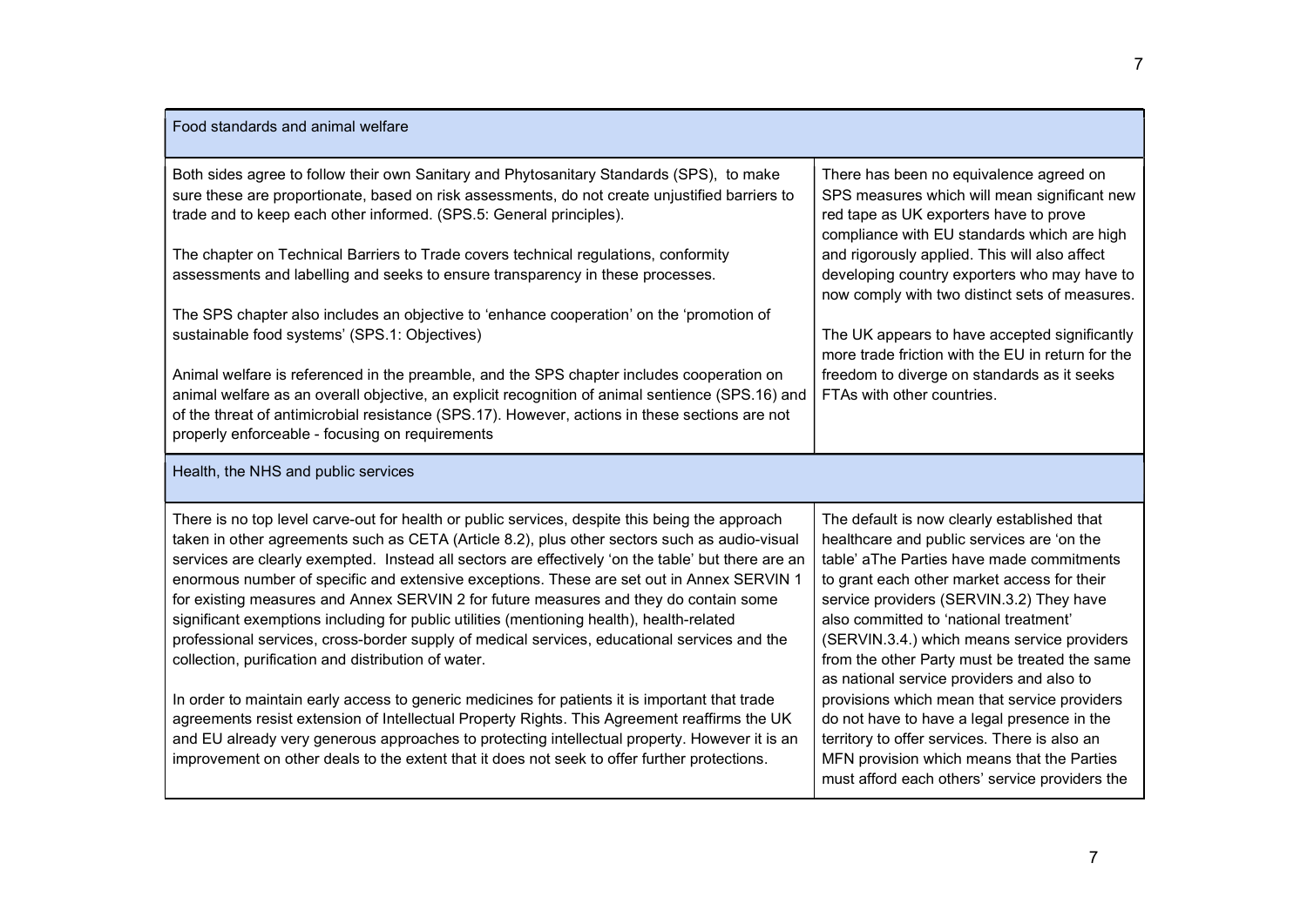| The Agreement does not provide for mutual recognition of qualifications for healthcare<br>professionals although it provides a framework through which this could be achieved. (Annex<br>SERVIN-6 Guidelines for Arrangements in the Recognition of Professional Qualifications)<br>The Agreement opens up public procurement beyond those covered under the WTO<br>Government Procurement Agreement (GPA) to include hospitality, real estate and education<br>services. Human health services, administrative healthcare services and the supply of nursing<br>personnel are excluded.                                                                                                                                                                                                                                                                                                                                                                                                                                                                                                                                                                                                                                                                      | same treatment as they do third countries with<br>whom there is a similar agreement.<br>nd the onus is on governments to craft and<br>justify effective exemptions. It will now become<br>even harder to regulate in the public interest or<br>to maintain public ownership. In the case of<br>this Agreement the UK has included some<br>significant exemptions.<br>The lack of mutual recognition of qualifications<br>for healthcare professionals could worsen staff<br>shortages in the NHS. |
|---------------------------------------------------------------------------------------------------------------------------------------------------------------------------------------------------------------------------------------------------------------------------------------------------------------------------------------------------------------------------------------------------------------------------------------------------------------------------------------------------------------------------------------------------------------------------------------------------------------------------------------------------------------------------------------------------------------------------------------------------------------------------------------------------------------------------------------------------------------------------------------------------------------------------------------------------------------------------------------------------------------------------------------------------------------------------------------------------------------------------------------------------------------------------------------------------------------------------------------------------------------|---------------------------------------------------------------------------------------------------------------------------------------------------------------------------------------------------------------------------------------------------------------------------------------------------------------------------------------------------------------------------------------------------------------------------------------------------------------------------------------------------|
| Sustainable development                                                                                                                                                                                                                                                                                                                                                                                                                                                                                                                                                                                                                                                                                                                                                                                                                                                                                                                                                                                                                                                                                                                                                                                                                                       |                                                                                                                                                                                                                                                                                                                                                                                                                                                                                                   |
| The Chapter on 'Other Instruments for Trade and Sustainable Development' has various<br>commitments, none of which are binding:<br>The Agreement "recalls' a number of sustainable development conferences including<br>the ILO Declaration on Social Justice for a Fair Globalization and the Sustainable<br>Development Goals.<br>There is more detail regarding commitment to decent work, ILO conventions and<br>environmental goods, but no explicit commitment to implementing the SDGs. (LPF 8.1)<br>There is a (non-binding) commitment to continue to promote "voluntary sustainability<br>assurance schemes such as fair and ethical trade schemes and eco-labels" (LPF 8.9)<br>On responsible supply chain practices, there is a (non-binding) commitment to<br>'encouraging' CSR and responsible business conduct, including through "supportive<br>policy frameworks that encourage the uptake of relevant practices" and the Parties<br>shall support adherence to a number of frameworks including the UN Guiding<br>Principles on Business and Human Rights. (LPF 8.10)<br>The Parties 'recognise the utility' of sector specific guidance on CSR and responsible<br>business conduct 'shall encourage joint work in this regard'. (LPF 8.10) | The Agreement pays lip service to issues of<br>sustainable development, but commitments<br>are non-binding.<br>The increase in border friction, issues of<br>mutual recognition of standards, increased<br>cost, delays and problems with rules of origin<br>and cumulation will all cause cost and<br>uncertainty for developing country exporters,<br>particularly those who currently have triangular<br>supply chains. No practical provision has yet<br>been made to address these problems. |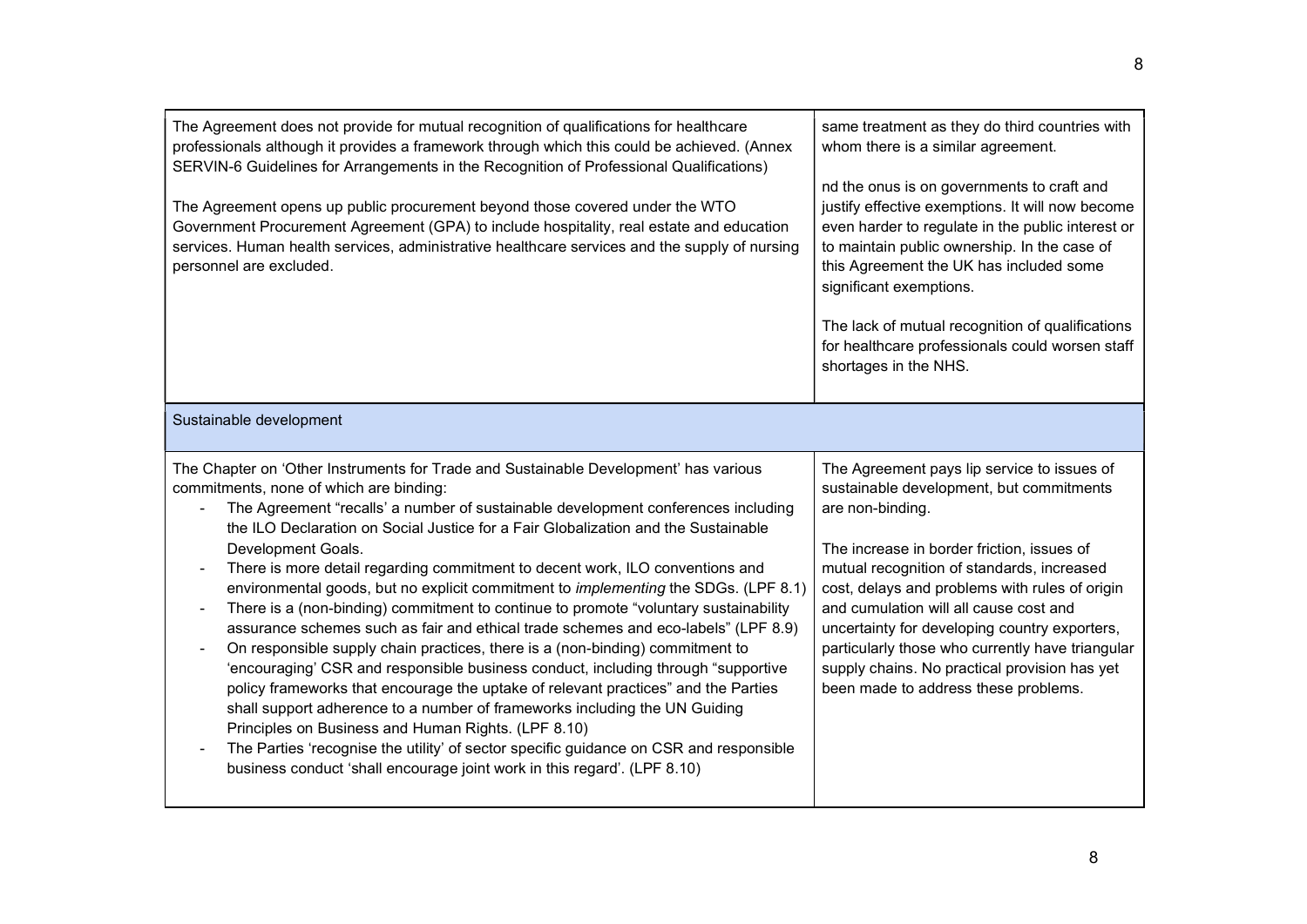| Other areas of the Agreement that have important implications for developing countries<br>include:<br>The mutual recognition of equivalence of each others' Organic Regulations will help to<br>simplify trade for developing country exporters. (ANNEX TBT-4)<br>The agreement provides for full bilateral cumulation i.e. goods from either party can be<br>used as inputs into the others'. This is welcome and will help facilitate EU-UK trade,<br>however the UK had wanted goods made with inputs from third countries to be<br>considered as originating as long as both the UK and EU had FTAs with that party with<br>equivalent rules of origin. This so-called 'diagonal cumulation' has not been agreed<br>and there will now be complications for a number of the UK's continuity agreements<br>with developing countries. There are some product-specific flexibilities, including for<br>the chocolate supply chain which is welcome. (ANNEX ORIG-2)<br>Despite the agreement that there will be no tariffs or quotas and the welcome<br>commitments to try to simplify customs procedures as far as possible, the reality is<br>there will be significant new border paperwork and possible delays for developing<br>country exports that route to the UK via the EU.<br>The lack of agreement on equivalence on SPS standards may mean that as the two<br>systems diverge, developing country producers will have two sets of rules to comply<br>with. |                                                                                                                                                                                                                                                                                                                                     |
|--------------------------------------------------------------------------------------------------------------------------------------------------------------------------------------------------------------------------------------------------------------------------------------------------------------------------------------------------------------------------------------------------------------------------------------------------------------------------------------------------------------------------------------------------------------------------------------------------------------------------------------------------------------------------------------------------------------------------------------------------------------------------------------------------------------------------------------------------------------------------------------------------------------------------------------------------------------------------------------------------------------------------------------------------------------------------------------------------------------------------------------------------------------------------------------------------------------------------------------------------------------------------------------------------------------------------------------------------------------------------------------------------------------------------------------------------------------------------|-------------------------------------------------------------------------------------------------------------------------------------------------------------------------------------------------------------------------------------------------------------------------------------------------------------------------------------|
| Digital trade                                                                                                                                                                                                                                                                                                                                                                                                                                                                                                                                                                                                                                                                                                                                                                                                                                                                                                                                                                                                                                                                                                                                                                                                                                                                                                                                                                                                                                                            |                                                                                                                                                                                                                                                                                                                                     |
| The Agreement does not include a data adequacy decision (the EU's assessment of whether<br>the UK's data protection regime is adequate). There is a joint Declaration published alongside<br>the deal that makes clear the EU will undertake an adequacy assessment.<br>https://ec.europa.eu/info/sites/info/files/draft eu-uk declarations.pdf Until this is concluded<br>there is a temporary arrangement to allow data to continue to flow from the EU to the UK. This<br>will last four months (extendable to six).<br>The Agreement commits both Parties to facilitating cross-border data flows and includes a list<br>of restrictions which are prohibited including requiring that data be stored or processed in their<br>territory. These restrictions will be reviewed within three years. (Article DIGIT.6)                                                                                                                                                                                                                                                                                                                                                                                                                                                                                                                                                                                                                                                  | This is effectively a continuation of the status<br>quo pending an adequacy decision. It does not<br>appear to signal (yet) a move towards<br>measures such as bans on requirements to<br>disclose the algorithms expressed in source<br>code and the Agreement is silent on issues<br>such as the liability of internet platforms. |